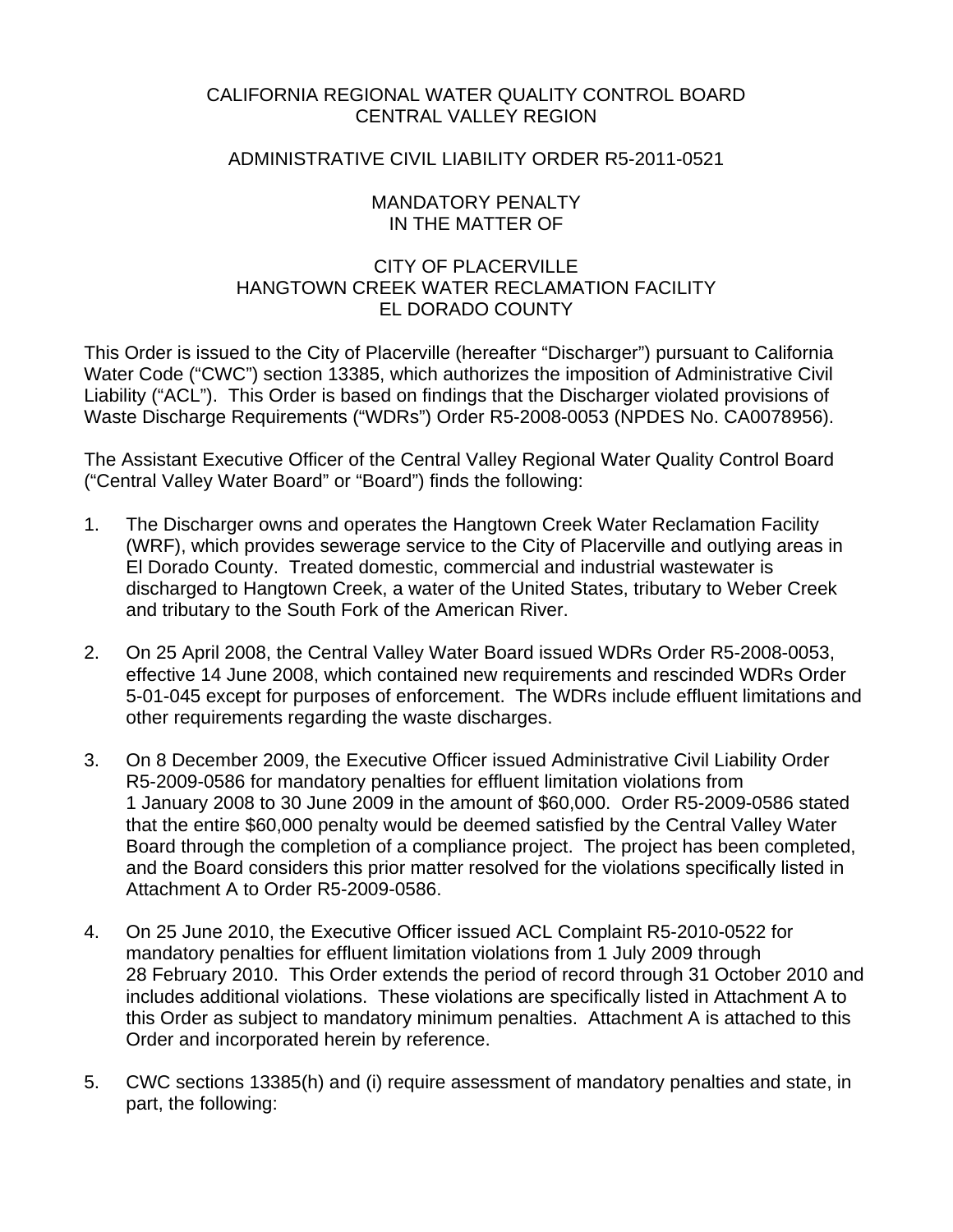ADMINISTRATIVE CIVIL LIABILITY ORDER R5-2011-0521 F2-2-MANDATORY PENALTY CITY OF PLACERVILLE HANGTOWN CREEK WATER RECLAMATION FACILITY EL DORADO COUNTY

CWC section 13385(h)(1) states:

Notwithstanding any other provision of this division, and except as provided in subdivisions (j), (k), and (l), a mandatory minimum penalty of three thousand dollars (\$3,000) shall be assessed for each serious violation.

CWC section 13385 (h)(2) states:

For the purposes of this section, a "serious violation" means any waste discharge that violates the effluent limitations contained in the applicable waste discharge requirements for a Group II pollutant, as specified in Appendix A to Section 123.45 of Title 40 of the Code of Federal Regulations, by 20 percent or more or for a Group I pollutant, as specified in Appendix A to Section 123.45 of Title 40 of the Code of Federal Regulations, by 40 percent or more.

CWC section 13385(i)(1) states:

Notwithstanding any other provision of this division, and except as provided in subdivisions (j), (k), and (l), a mandatory minimum penalty of three thousand dollars (\$3,000) shall be assessed for each violation whenever the person does any of the following four or more times in any period of six consecutive months, except that the requirement to assess the mandatory minimum penalty shall not be applicable to the first three violations:

- A) Violates a waste discharge requirement effluent limitation.
- B) Fails to file a report pursuant to Section 13260.
- C) Files an incomplete report pursuant to Section 13260.
- D) Violates a toxicity effluent limitation contained in the applicable waste discharge requirements where the waste discharge requirements do not contain pollutant-specific effluent limitations for toxic pollutants.
- 6. CWC section 13323 states, in part:

Any executive officer of a regional board may issue a complaint to any person on whom administrative civil liability may be imposed pursuant to this article. The complaint shall allege the act or failure to act that constitutes a violation of law, the provision authorizing civil liability to be imposed pursuant to this article, and the proposed civil liability.

7. WDRs Order R5-2008-0053 Effluent Limitations IV.A.1.a. include, in part, the following effluent limitations:

The Discharger shall maintain compliance with the effluent limitations specified in Table 6.

|                                                   | <b>Units</b>         | <b>Effluent Limitations</b> |                         |  |
|---------------------------------------------------|----------------------|-----------------------------|-------------------------|--|
| <b>Parameter</b>                                  |                      | Average<br><b>Monthly</b>   | Average<br><b>Daily</b> |  |
| Total Ammonia (as N)                              | mg/L                 | 2.80                        | 5.62                    |  |
|                                                   | lbs/day <sup>1</sup> | 53.7                        | 108                     |  |
| Based on the average Dry Weather Flow of 2.3 mgd. |                      |                             |                         |  |

**Table 6. Final Effluent Limitations**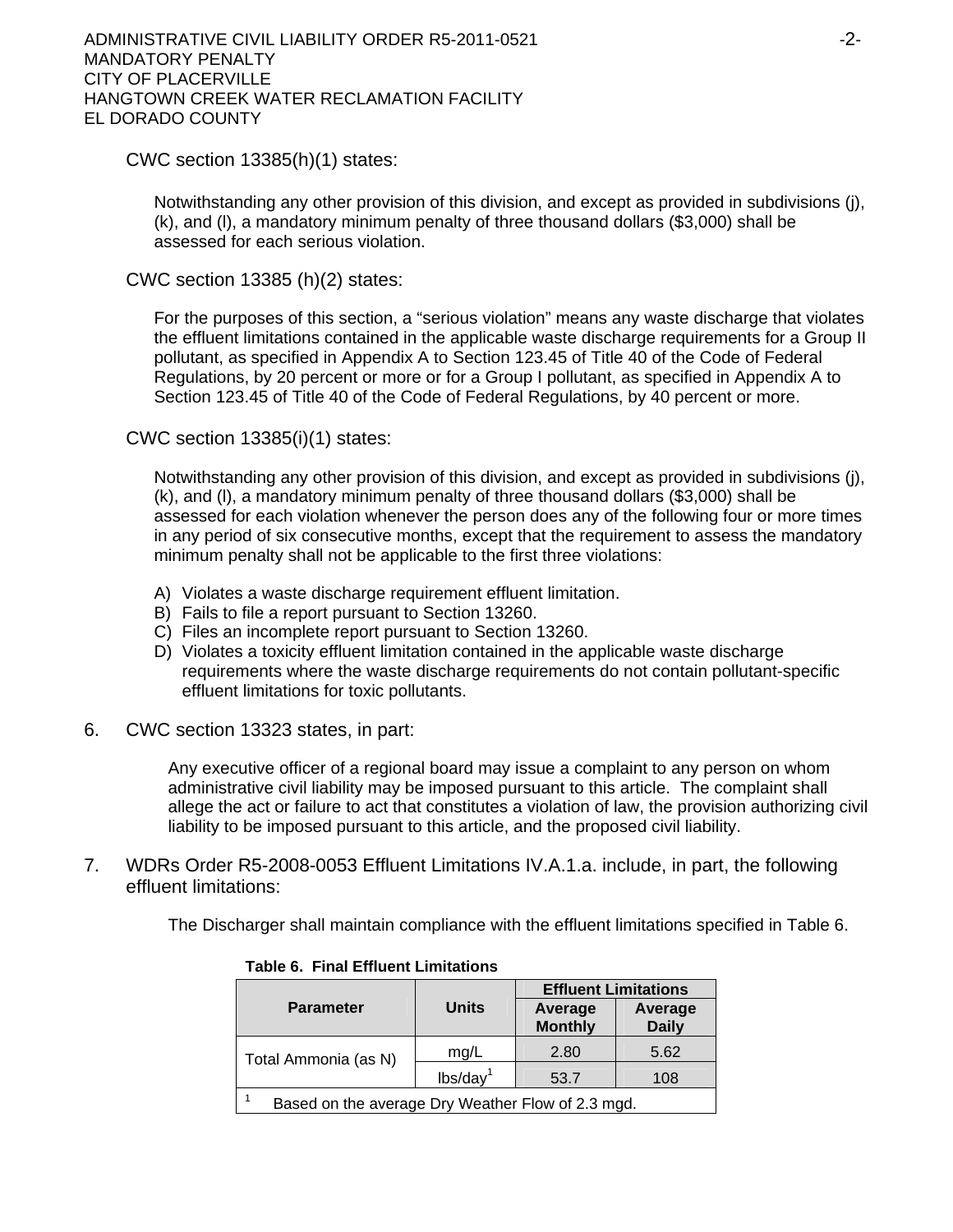ADMINISTRATIVE CIVIL LIABILITY ORDER R5-2011-0521 FOR AN INSTRUMENT CONTROLLER ASSESSED. MANDATORY PENALTY CITY OF PLACERVILLE HANGTOWN CREEK WATER RECLAMATION FACILITY EL DORADO COUNTY

- 8. According to the Discharger's self-monitoring reports, the Discharger committed two (2) serious Group I violations of the above effluent limitations contained in Order R5-2008-0053 during the period beginning 1 July 2009 and ending 31 October 2010. The violations are defined as serious because measured concentrations of Group I constituents exceeded maximum prescribed levels by more than 40 percent on these occasions. The mandatory minimum penalty for these serious violations is **six thousand dollars (\$6,000)**.
- 9. According to the Discharger's self-monitoring reports, the Discharger committed five (5) non-serious violations of the above effluent limitations contained in Order R5-2008-0053 during the period beginning 1 July 2009 and ending 31 October 2010. Four (4) of the non-serious violations are subject to mandatory penalties under CWC section 13385(i)(1) because these violations were preceded by three or more similar violations within a sixmonth period. The mandatory minimum penalty for these non-serious violations is **twelve thousand dollars (\$12,000)**.
- 10. The total amount of the mandatory penalties assessed for the cited effluent violations is eighteen **thousand dollars (\$18,000).** A detailed list of the cited effluent violations is included in Attachment A, a part of this Order. This Order addresses administrative civil liability for violations that are specifically identified in Attachment A as subject to mandatory minimum penalties.
- 11. CWC section 13385 (k) states:

(1) In lieu of assessing all or a portion of the mandatory minimum penalties pursuant to subdivisions (h) and (i) against a publicly owned treatment works serving a small community, the state board or the regional board may elect to require the publicly owned treatment works to spend an equivalent amount towards the completion of a compliance project proposed by the publicly owned treatment works, if the state board or the regional board finds all of the following:

(A) The compliance project is designed to correct the violations within five years.

(B) The compliance project is in accordance with the enforcement policy of the state board, excluding any provision in the policy that is inconsistent with this section.

(C) The publicly owned treatment works has prepared a financing plan to complete the compliance project.

(2) For the purposes of this subdivision, "a publicly owned treatment works serving a small community" means a publicly owned treatment works serving a population of 10,000 persons or fewer or a rural county, with a financial hardship as determined by the state board after considering such factors as median income of the residents, rate of unemployment, or low population density in the service area of the publicly owned treatment works.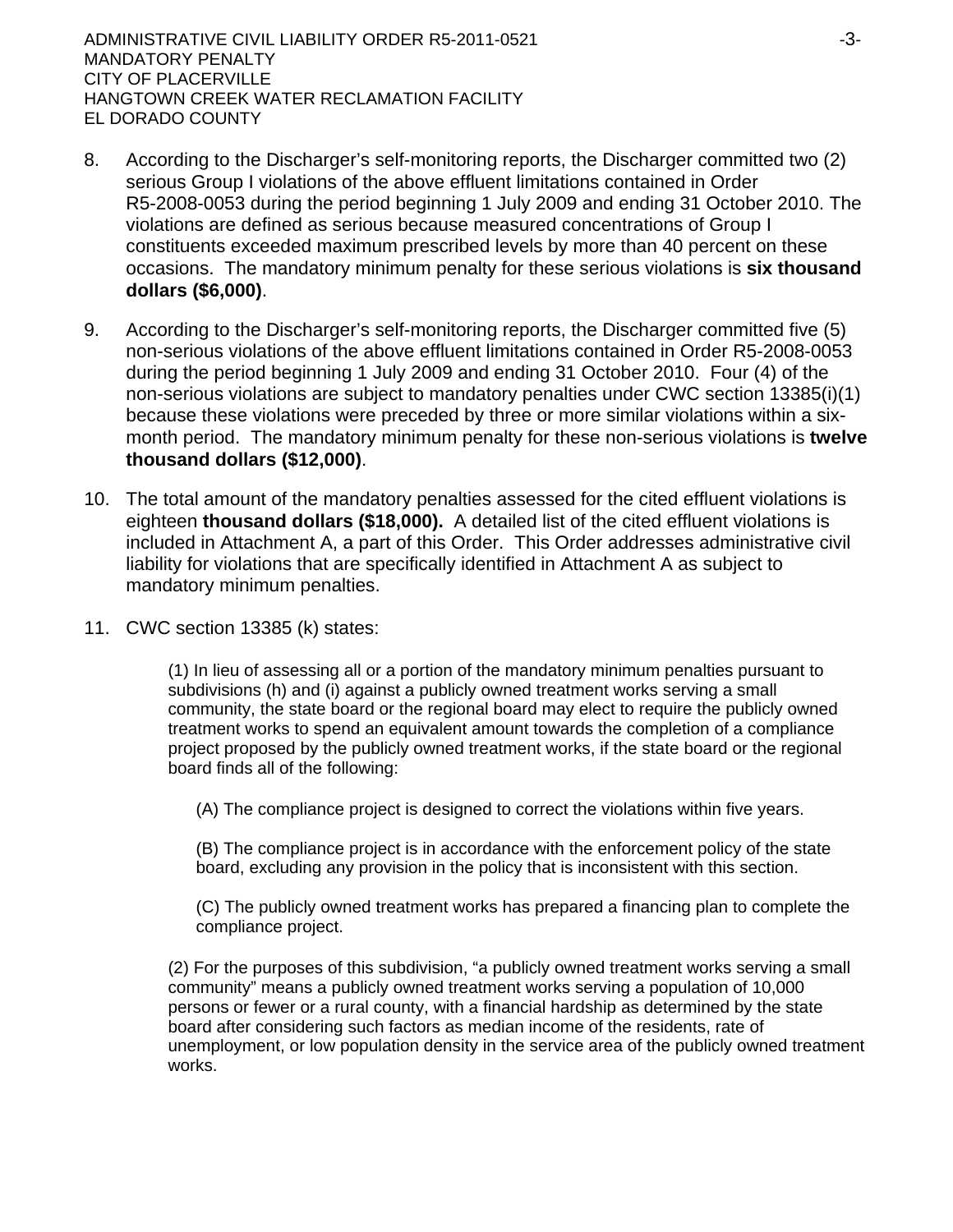- 12. On 24 October 2008, the Central Valley Water Board issued Resolution R5-2008-0159, which finds that the Discharger's WRF serves a "small community with a financial hardship."
- 13. On 25 June 2010, the Executive Officer issued ACL Complaint R5-2010-0522, which charged the Discharger with \$6,000 in mandatory minimum penalties for violations that occurred during the period 1 July 2009 through 28 February 2010. On 6 August 2010, the Discharger submitted an email proposing a compliance project. Pursuant to CWC section 13385(k), the Board may allow the Discharger to fund a compliance project instead of making payments to the State Water Board's Cleanup and Abatement Account. The proposed project is a slip lining/pipe bursting project on Main Street between Bedford Avenue and Sacramento Street in Placerville.
- 14. The slip lining/pipe bursting project is designed to reduce infiltration/inflow into the Hangtown Creek Water Reclamation Facility, thereby helping ensure consistent nitrification during storm events. This Order also extends the period of record to 31 October 2010 and allows the Discharger to address additional violations by completing the proposed slip lining/pipe bursting project. The Discharger will complete the project in the time frame described in Attachment B, a part of this Order.
- 15. The Central Valley Water Board finds that the slip lining/pipe bursting project qualifies under CWC section 13385(k) as a compliance project, as the project has been designed to correct the violations that led to the issuance of this ACL Order within five years, the project is in accordance with the enforcement policy of the State Water Board, and the Discharger has prepared a financing plan to complete the project. The amount that the Discharger will expend on the compliance project is an amount in excess of the mandatory minimum penalty that is required by CWC sections 13385(h) and (i), excluding grants.
- 16. This Order constitutes a settlement of the violations herein mentioned. Notice of this settlement was published on the Central Valley Water Board's website and was provided to all interested parties. The 30-day public notice and comment period mandated by Federal regulations (40 C.F.R. § 123.27) has expired and no comments were received.
- 17. On 23 April 2009, the Central Valley Water Board delegated the authority to issue Administrative Civil Liability Orders, where the matter is not contested by the Discharger, to the Executive Officer, or to an Assistant Executive Officer when the Executive Officer is serving as head of the Board's Prosecution Team (Resolution R5-2009-0027). Pamela Creedon is serving as the head of the Board's Prosecution Team for this matter, and therefore Assistant Executive Officer Kenneth Landau has the authority to issue this Order.
- 18. Issuance of this Administrative Civil Liability Order to enforce CWC Division 7, Chapter 5.5 is exempt from the provisions of the California Environmental Quality Act (Pub. Resources Code section 21000 et seq.), in accordance with California Code of Regulations, title 14, section 15321(a)(2).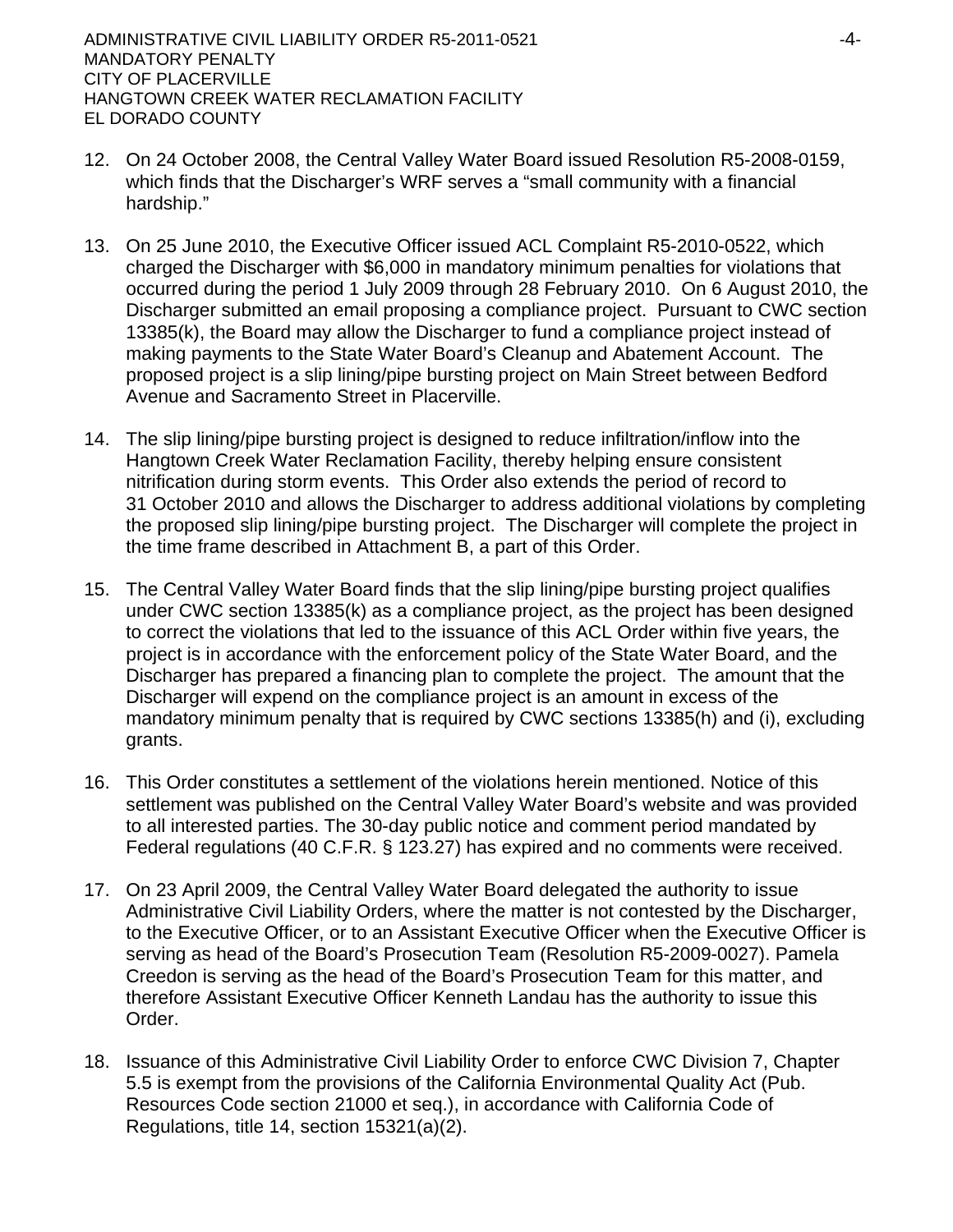# **THE CITY OF PLACERVILLE IS HEREBY GIVEN NOTICE THAT:**

- 1. The Discharger shall be assessed an Administrative Civil Liability in the amount of eighteen **thousand dollars (\$18,000)**.
- 2. The entire \$18,000 penalty shall be deemed satisfied by the Central Valley Water Board if the Discharger complies with the following time schedule to complete its compliance project. Each component of the project shall be completed as described in Attachment B of this Order.

| <u>Task</u>                                               | <b>Compliance Date</b> |
|-----------------------------------------------------------|------------------------|
| <b>Engineering Design</b>                                 | 1 June 2011            |
| <b>Complete Construction</b>                              | 30 September 2011      |
| Submit Report Certifying Completion and Documenting Costs | 1 November 2011        |

- 3. A progress report shall be submitted on or before each of the above compliance dates. The report shall describe the work undertaken to comply with this Order. In addition, the written plan (Item 2 of Attachment B) shall be submitted by **1 April 2011**.
- 4. The Assistant Executive Officer may extend the abovementioned deadlines if the Discharger demonstrates that unforeseeable contingencies have created delays, provided that the Discharger continues to undertake all appropriate measures to meet the deadlines. The Discharger shall make any deadline extension request in writing at least 30 days prior to the deadline. Under no circumstances may the completion of the Compliance Project extend past five (5) years from the issuance of this Order. The Discharger must obtain written approval from the Assistant Executive Officer for any significant departure from the project outline submitted by the Discharger on 6 August 2010 and the time schedule shown above. Failure to obtain written approval for any significant departures may result in the assessment of the full amount of the suspended mandatory minimum penalty.

If, in the judgment of the Assistant Executive Officer, the Discharger fails to complete the compliance project by the due date listed above (including any extensions approved by the Assistant Executive Officer), or fails to construct the compliance project in accordance with the proposal submitted by the Discharger on 6 August 2010 without obtaining Central Valley Water Board approval, the Assistant Executive Officer may demand payment of the suspended liability that reflects the portion of the compliance project that has not been satisfactorily completed. Payment must be made within 30 days of such a demand.

- 5. Should the Discharger fail to take any of the above actions, the Assistant Executive Officer may refer the matter to the State Attorney General for enforcement of the terms of this Order.
- 6. This Order is final upon signature.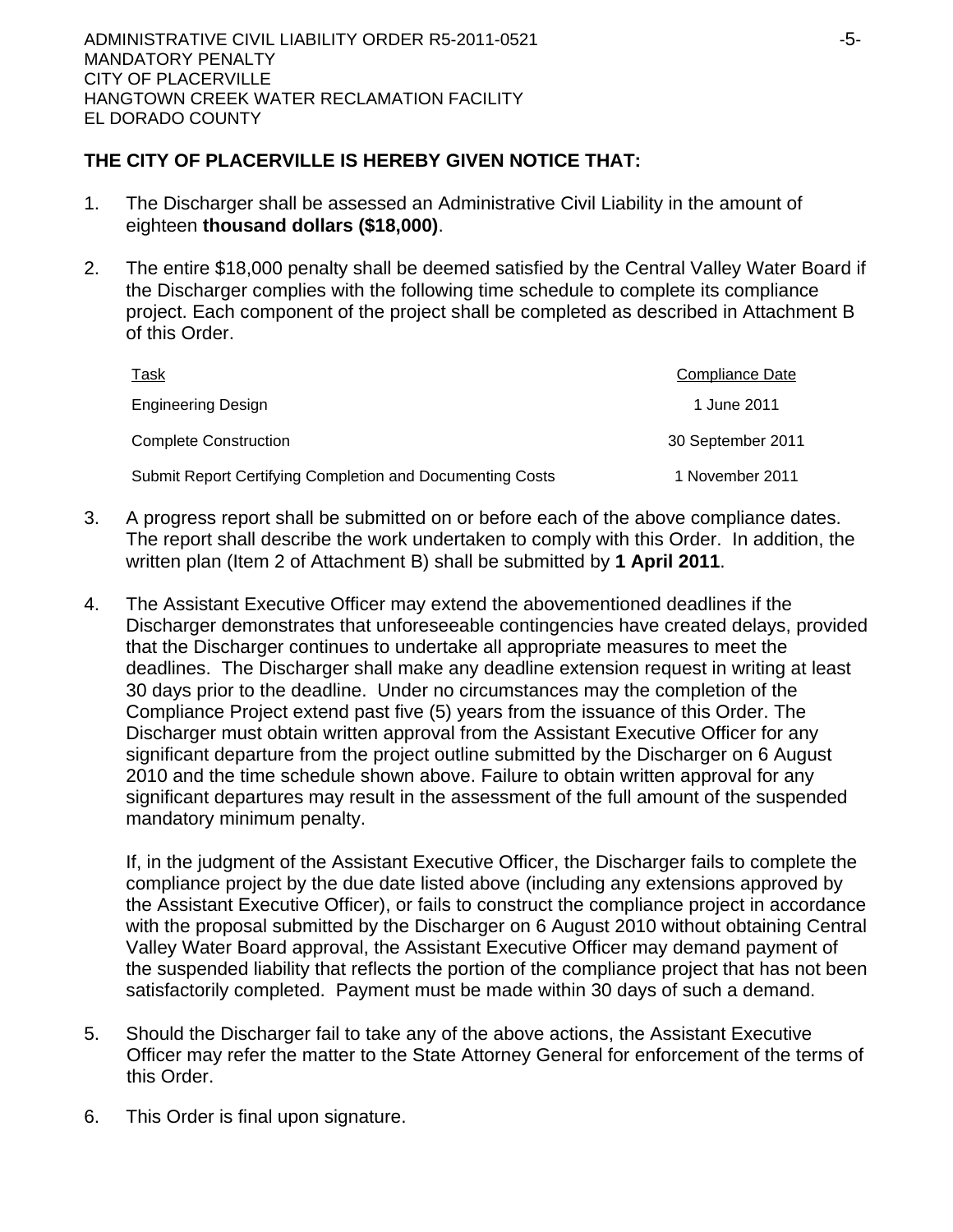ADMINISTRATIVE CIVIL LIABILITY ORDER R5-2011-0521 F6-MANDATORY PENALTY CITY OF PLACERVILLE HANGTOWN CREEK WATER RECLAMATION FACILITY EL DORADO COUNTY

Any person aggrieved by this action of the Central Valley Water Board may petition the State Water Board to review the action in accordance with CWC section 13320 and California Code of Regulations, title 23, sections 2050 and following. The State Water Board must receive the petition by 5:00 p.m., 30 days after the date that this Order becomes final, except that if the thirtieth day following the date that this Order becomes final falls on a Saturday, Sunday, or state holiday, the petition must be received by the State Water Board by 5:00 p.m. on the next business day. Copies of the law and regulations applicable to filing petitions may be found on the Internet at:

http://www.waterboards.ca.gov/public\_notices/petitions/water\_quality or will be provided upon request.

> Original signed by KENNETH D. LANDAU, Assistant Executive Officer

28 February 2011 design and the contract of the contract of the DATE of the contract of the contract of the contract of the contract of the contract of the contract of the contract of the contract of the contract of the contract of the con

Attachment A: Record of Violations Attachment B: City of Placerville Compliance Project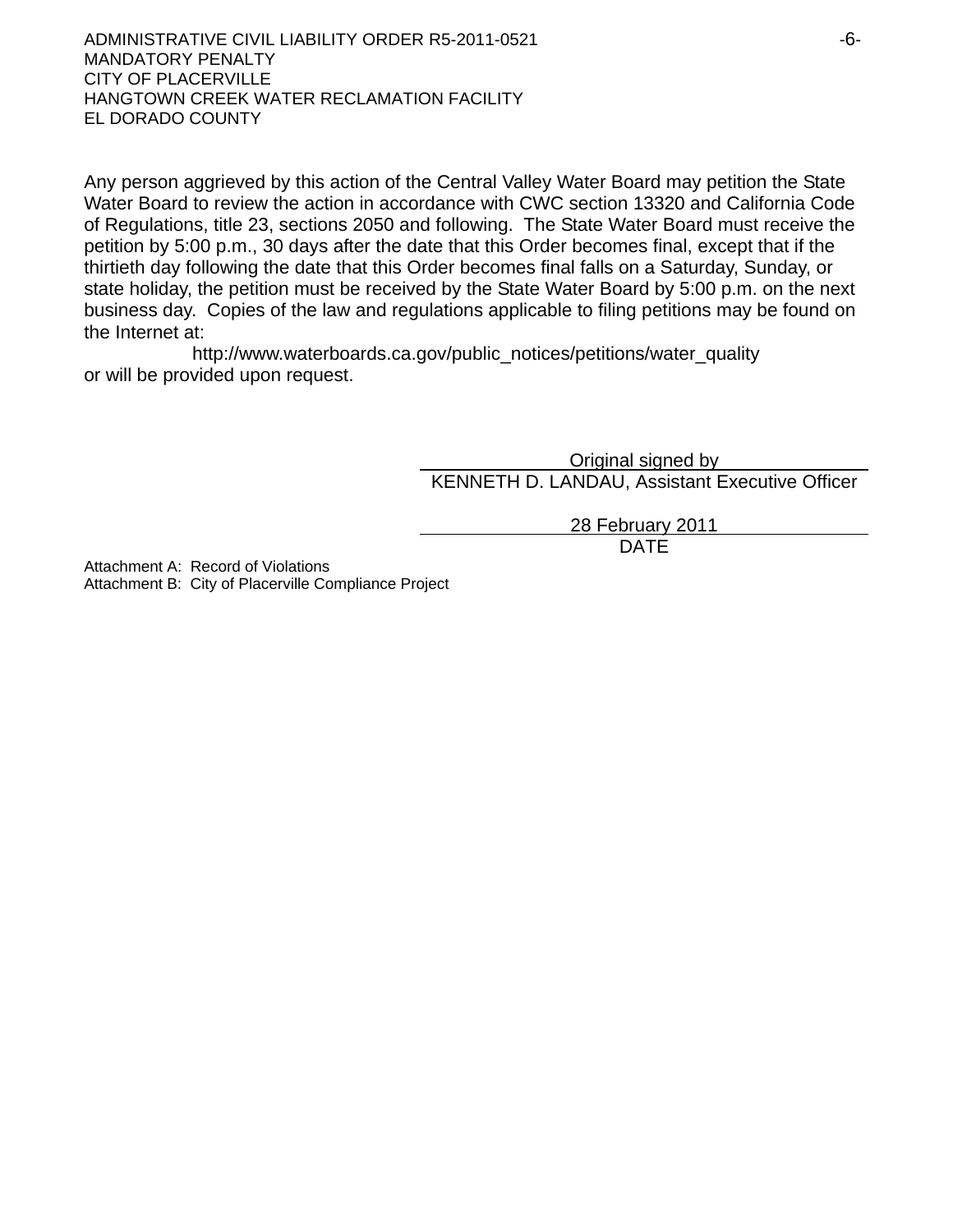### **Attachment A ADMINISTRATIVE CIVIL LIABILITY ORDER R5-2011-0521**

#### **City of Placerville Hangtown Creek Water Reclamation Facility**

RECORD OF VIOLATIONS (1 July 2009 –31 October 2010) MANDATORY PENALTIES (Data reported under Monitoring and Reporting Program R5-2008-0053)

|            |                       | Unit            |       | Measure  |             |                |              |
|------------|-----------------------|-----------------|-------|----------|-------------|----------------|--------------|
| Date       | Violation Type        | $\underline{s}$ | Limit | <u>d</u> | Period      | Remarks        | <b>CIWQS</b> |
| 15-Feb-10  | Ammonia, Total (as N) | mq/L            | 5.62  | 6.8      | Avg Daily   | 3              | 867476       |
| 22-Feb-10  | Ammonia, Total (as N) | mg/L            | 5.62  | 10       | Avg Daily   | 1              | 867480       |
| 28-Feb-10  | Ammonia, Total (as N) | mg/L            | 2.8   | 7        | Monthly Avg | 1              | 867482       |
| $1-Mar-10$ | Ammonia, Total (as N) | mg/L            | 5.62  | 7.4      | Avg Daily   | 4              | 869665       |
| $8-Mar-10$ | Ammonia, Total (as N) | mg/L            | 5.62  | 7.2      | Avg Daily   | 4              | 869666       |
| 31-Mar-10  | Ammonia, Total (as N) | mg/L            | 2.8   | 3.1      | Monthly Avg | $\overline{4}$ | 869671       |
| 20-Oct-10  | Ammonia, Total (as N) | mq/L            | 5.62  | 6.1      | Daily Max   | 4              | 887232       |
|            |                       |                 |       |          |             |                |              |

Remarks:

- 1. Serious Violation: For Group 1 pollutants that exceed the effluent limitation by 40 percent or more.
- 2. Serious Violation: For Group 2 pollutants that exceed the effluent limitation by 20 percent or more.
- 3. Non-serious violation falls within the first three violations in a six-month period, thus is exempt.
- 4. Non-serious violation subject to mandatory penalties.

| <b>VIOLATIONS through</b>               | 10/31/2010 |
|-----------------------------------------|------------|
| <b>Group I Serious Violations:</b>      |            |
| <b>Group II Serious Violations:</b>     |            |
| Non-Serious Exempt from MPs:            | 1          |
| Non-serious Violations Subject to MPs:  | 4          |
| <b>Total Violations Subject to MPs:</b> | 6          |

**Mandatory Minimum Penalty = (2 serious Violation + 4 Non-Serious Violations) x \$3,000 = \$18,000**